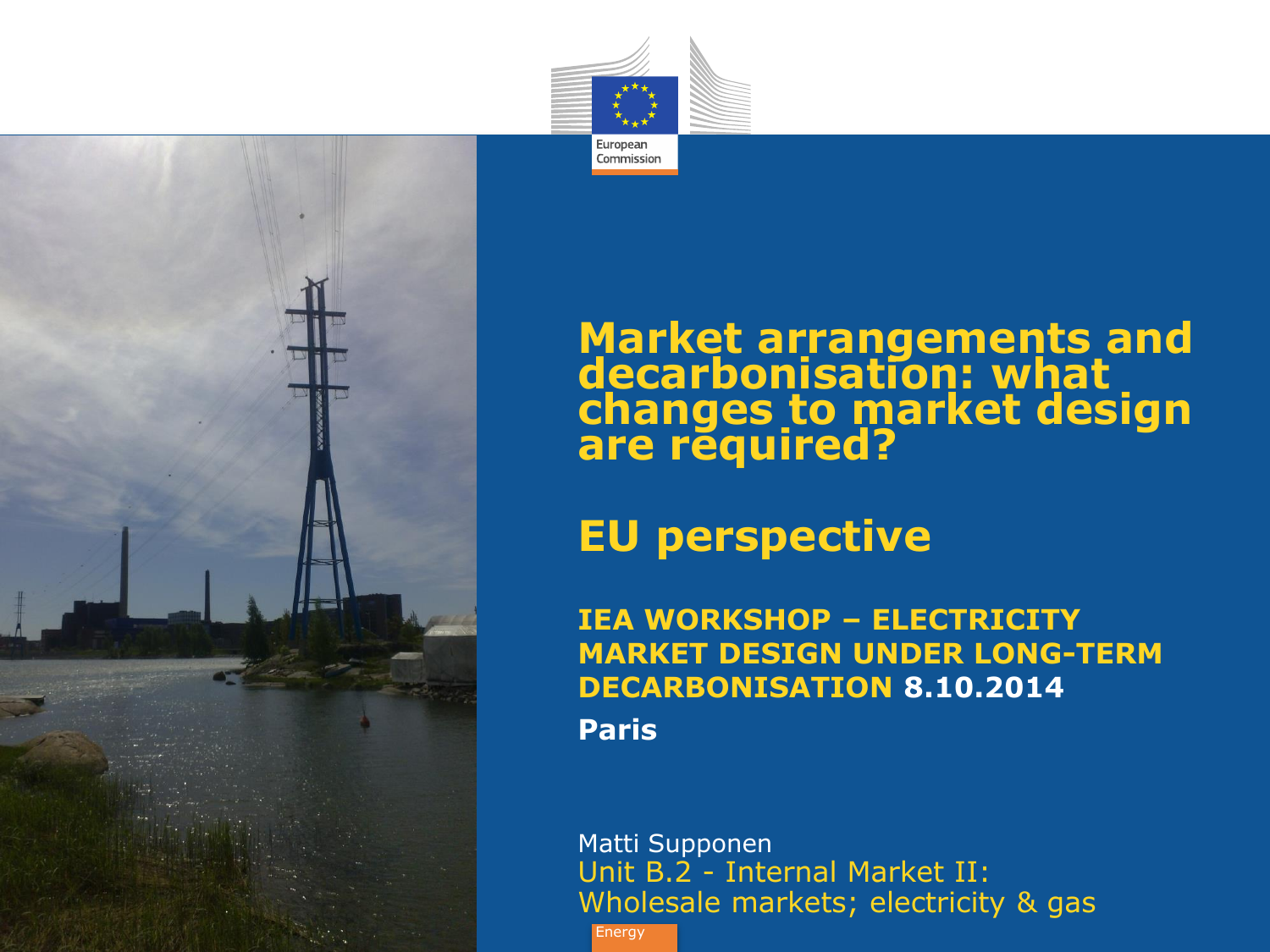

# **Menu**

- **What?**
- **How?**
- **Who?**
- **When?**
- **Where**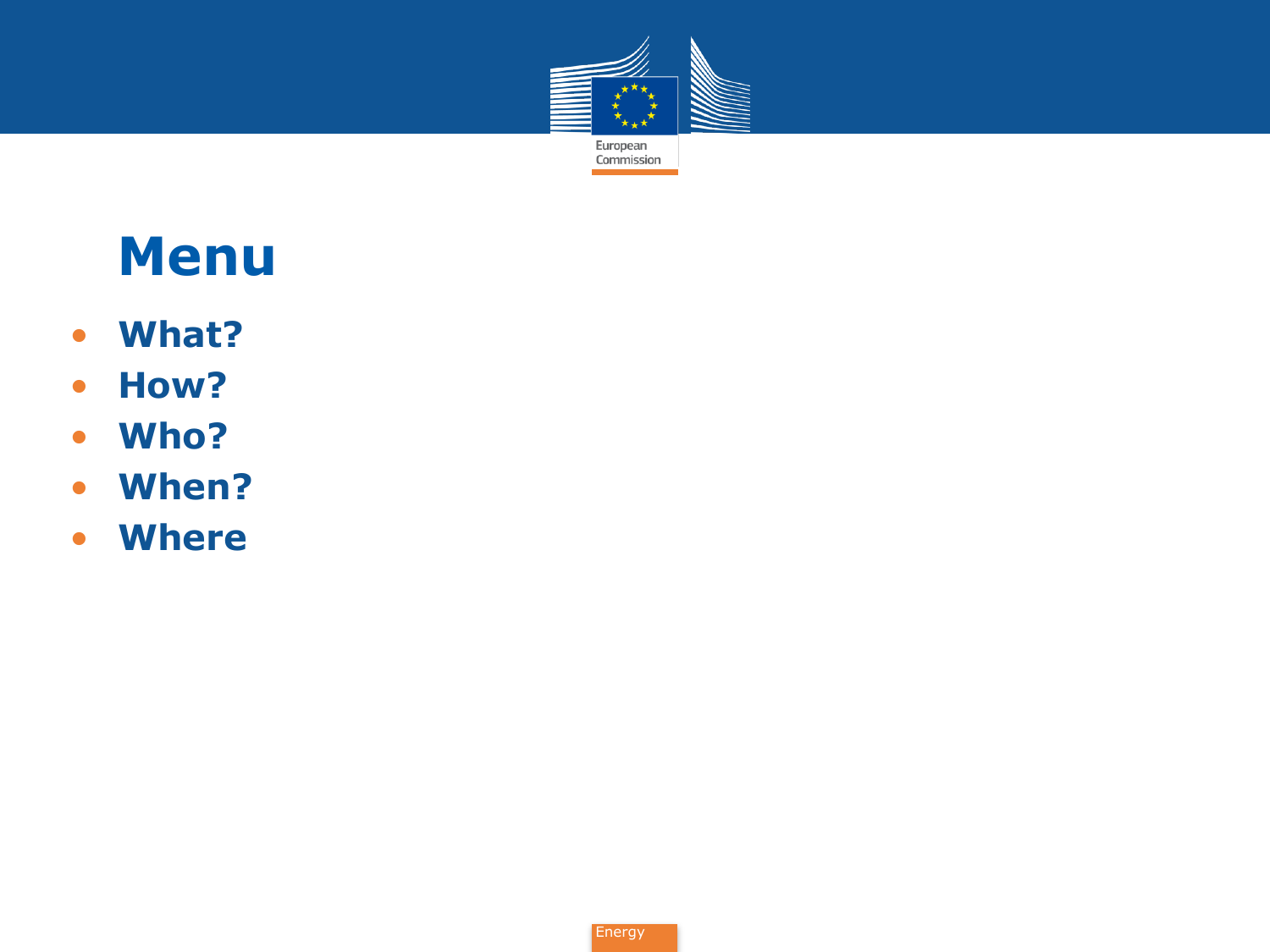

## **What?**

#### *Energy savings throughout the system are crucial*



Gross energy consumption (in Mtoe)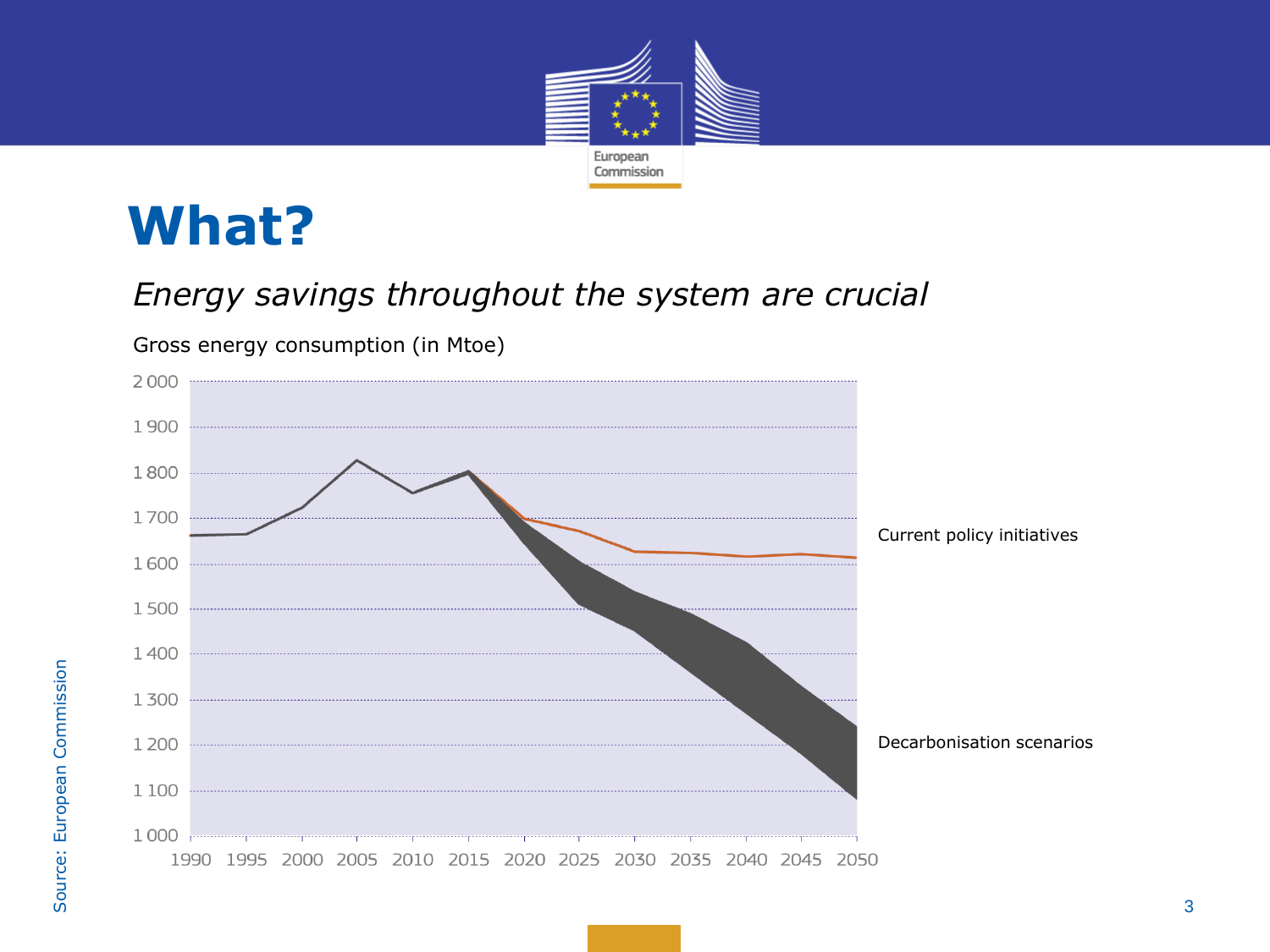

# **What?**

#### *Renewables move centre stage – but all fuels can contribute in the long-run*

Decarbonisation scenarios - fuel ranges (primary energy consumption in %)

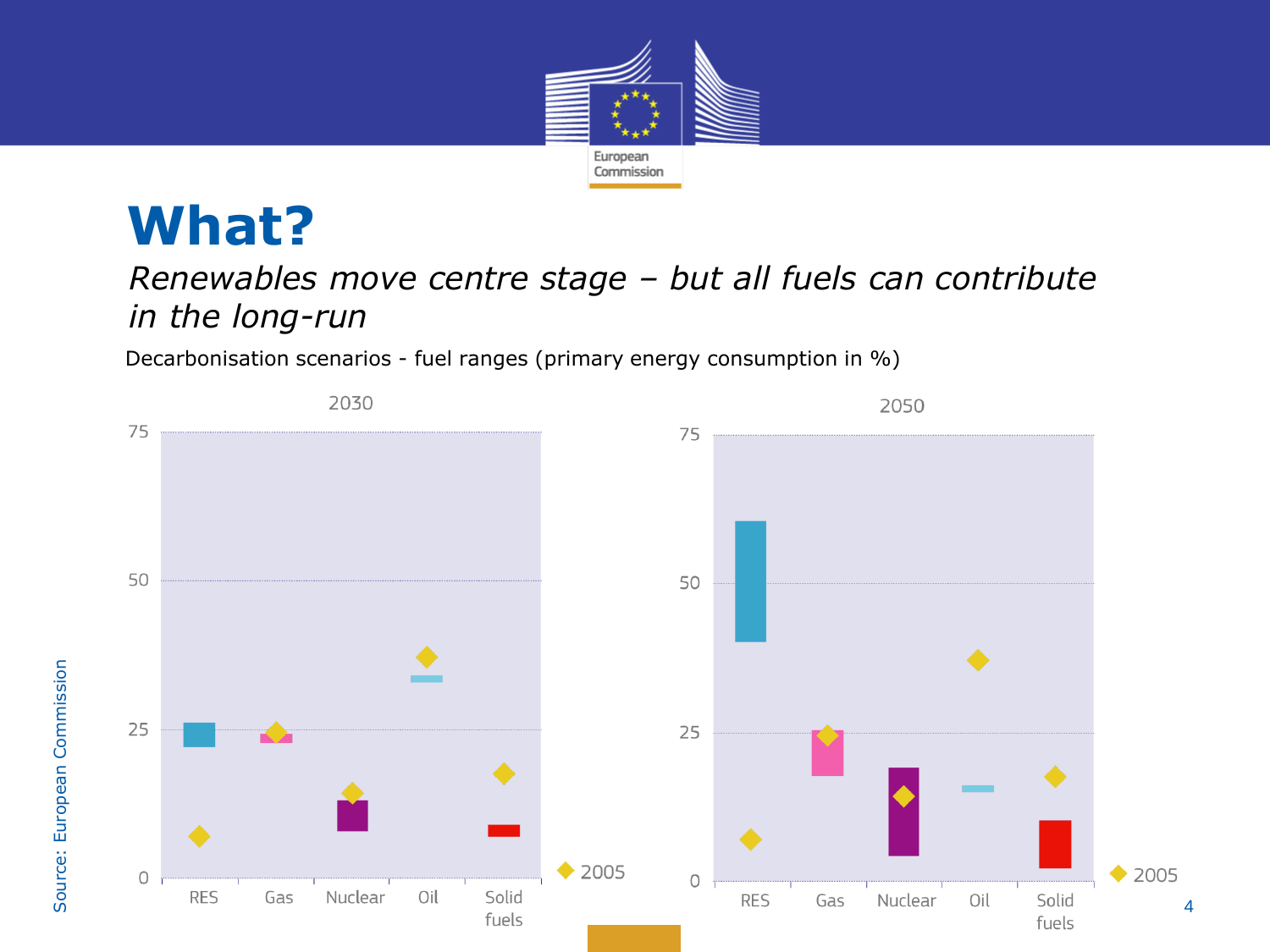

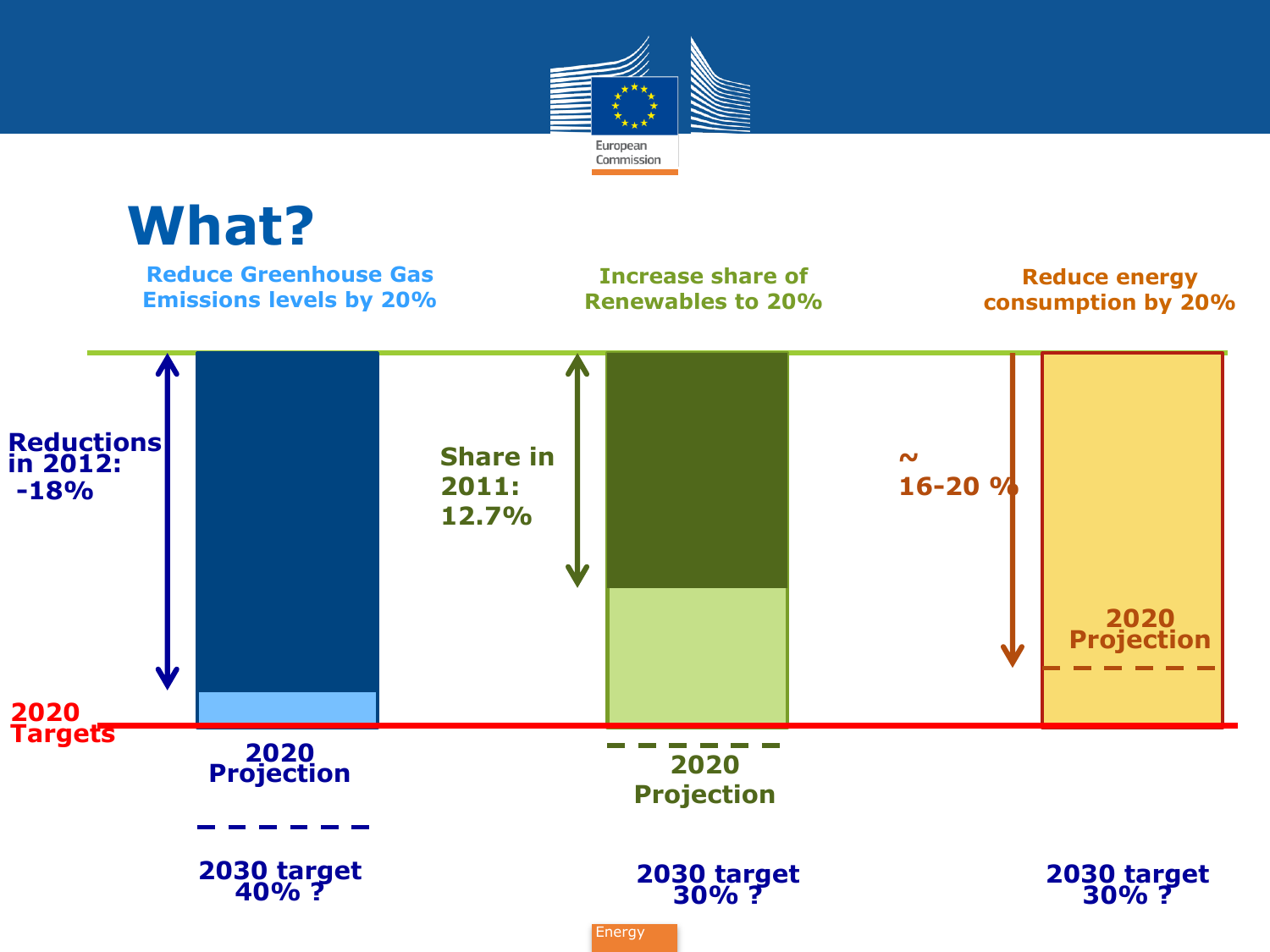

# **How?**

- **Emissions trading**
- **Recovery of demand**
- **Flexibility valued**
- **End consumers on board**
- **Sufficient transmission capacity**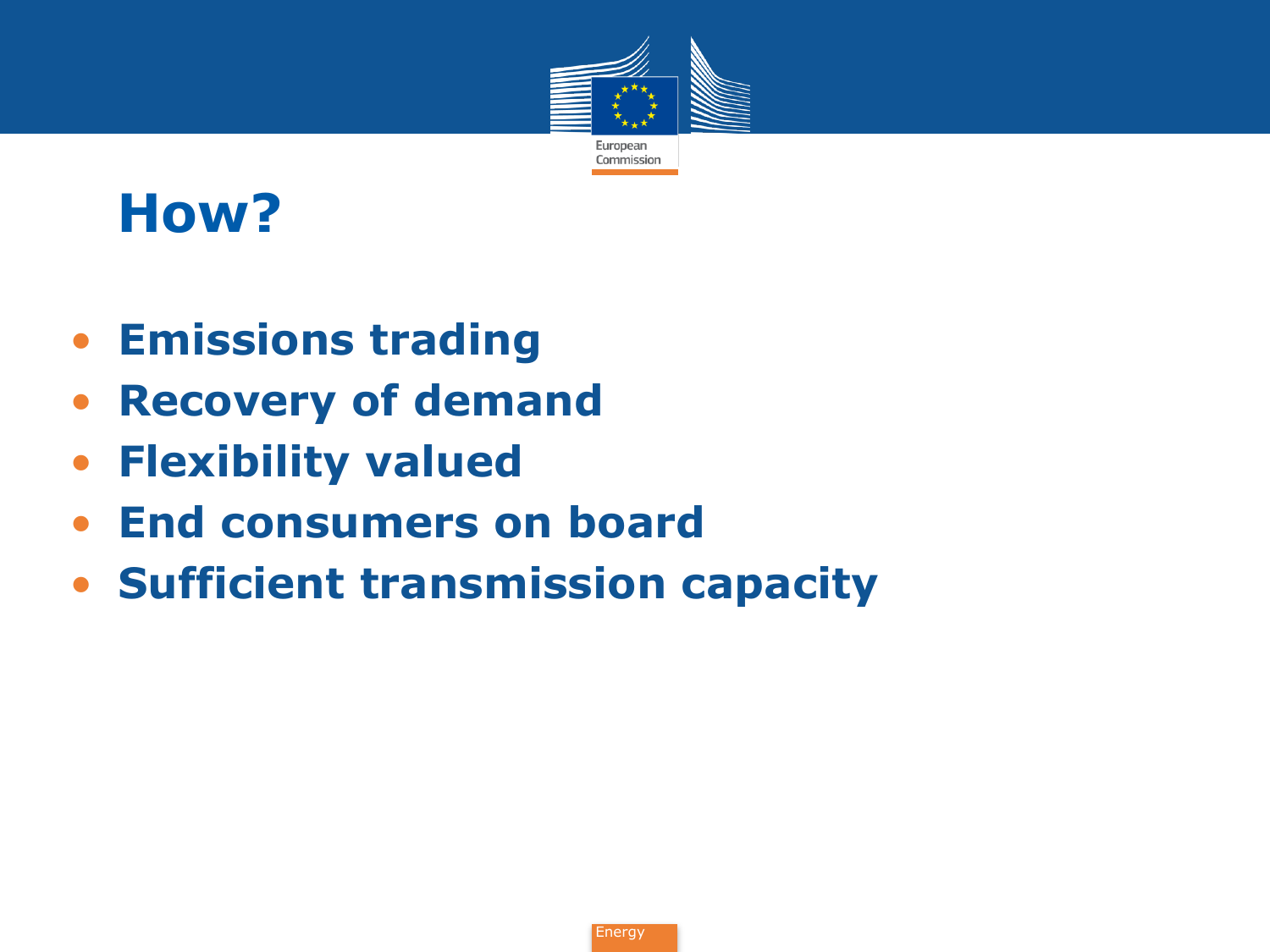

## **How?**

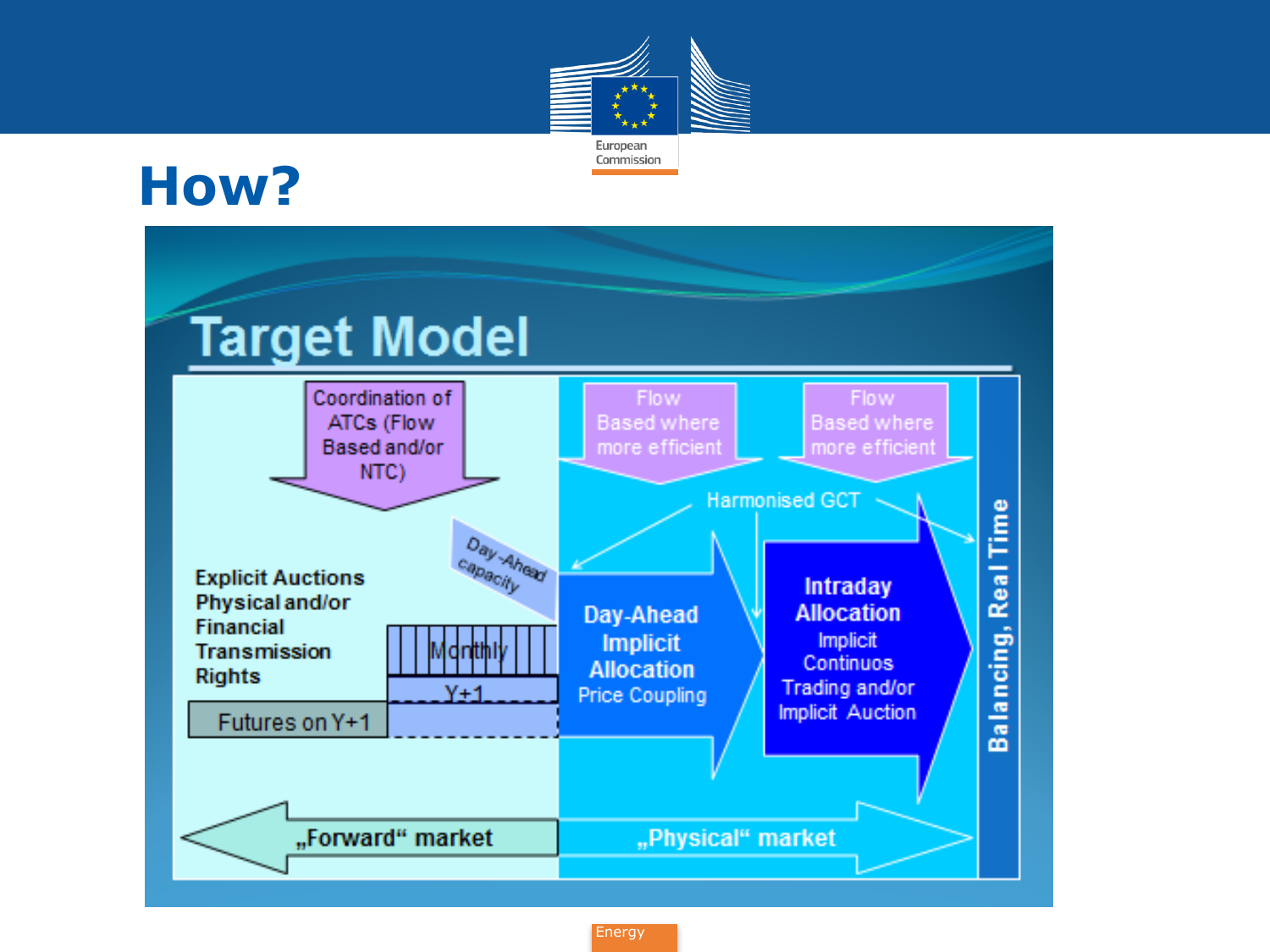

### **How?**

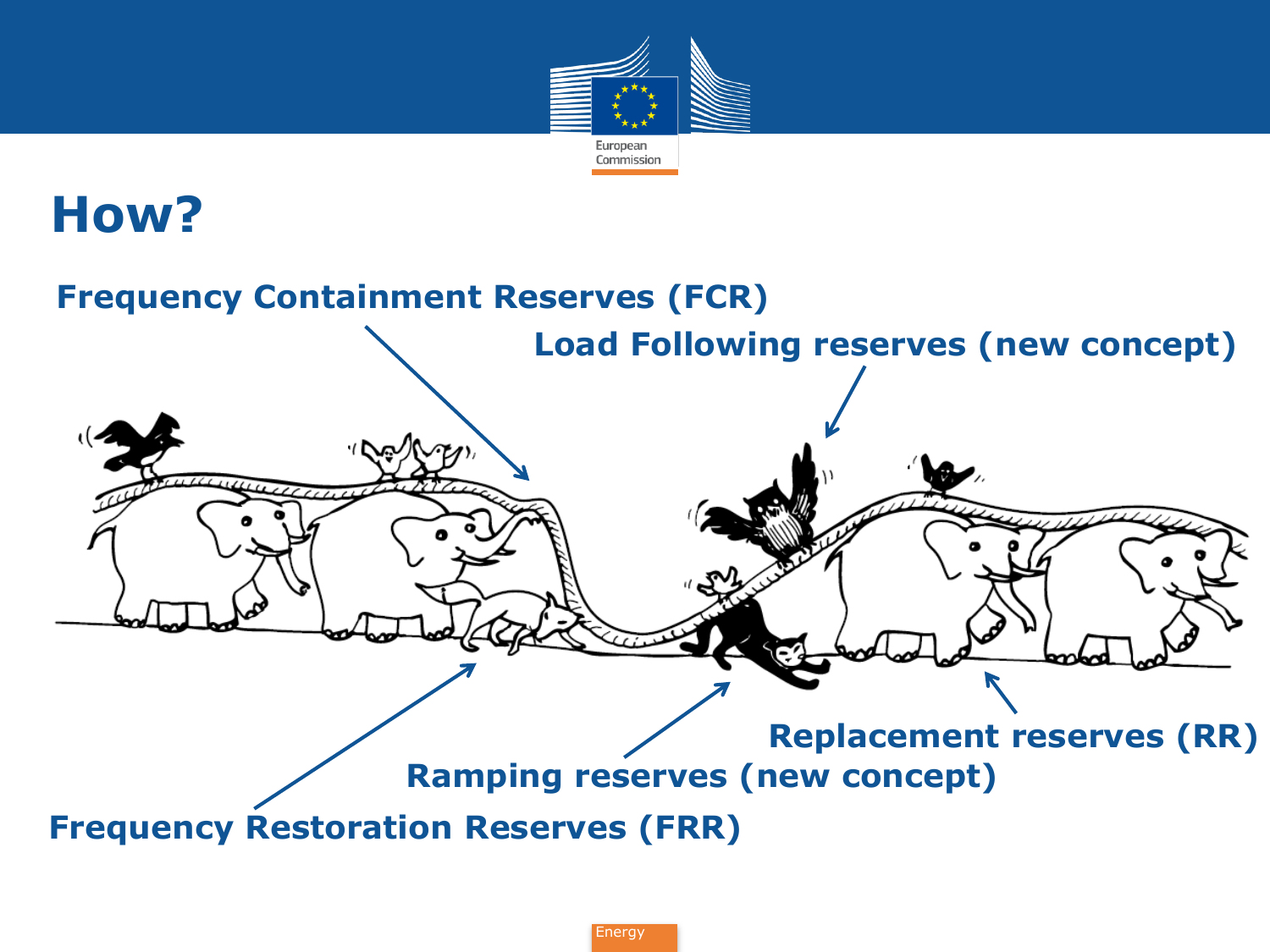

**Who?**

់ដូ

 $\mathcal{A}$ 

 $\bar{\mathbf{a}}$ 

π

 $\ddot{?}$  $\varphi$ 

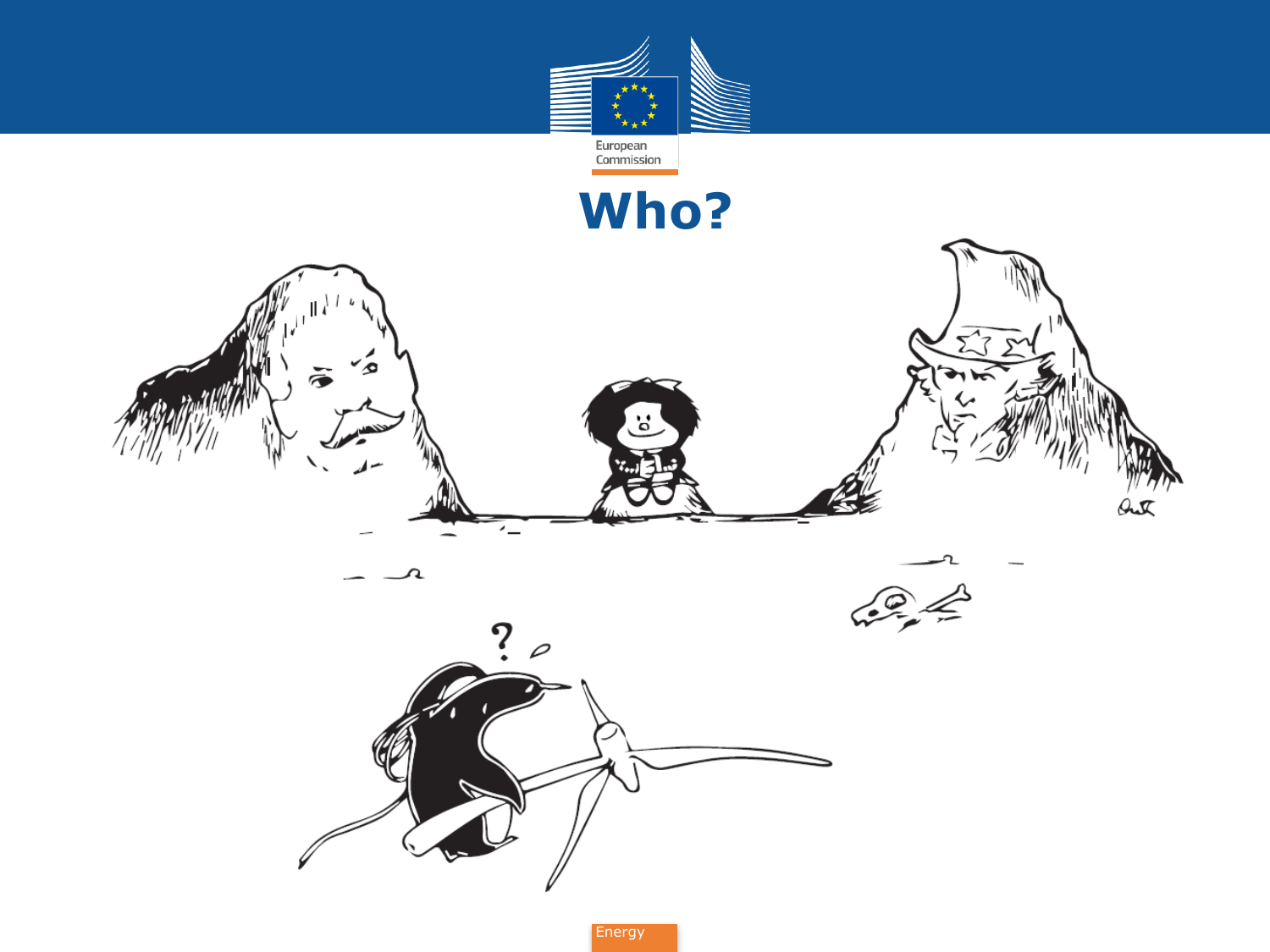

## **Where?**

| Geographic and regulatory dimension |                |                                 |                                                                |                                              |
|-------------------------------------|----------------|---------------------------------|----------------------------------------------------------------|----------------------------------------------|
|                                     | Regulated      | Semi-regulated                  | Semi market                                                    | Market                                       |
| European                            |                |                                 |                                                                | Day-ahead and<br>intraday market<br>coupling |
| Regional                            |                |                                 | 7<br>2                                                         | <b>Capacity</b><br>calculation<br>Wholesale  |
| <b>National</b>                     | <b>Tariffs</b> | <b>Capacity</b><br>mechanisms ? | <b>Retail markets</b><br><b>Security of</b><br>supply analysis | markets                                      |
| Local                               |                | <b>Demand</b><br>response       | 2                                                              |                                              |